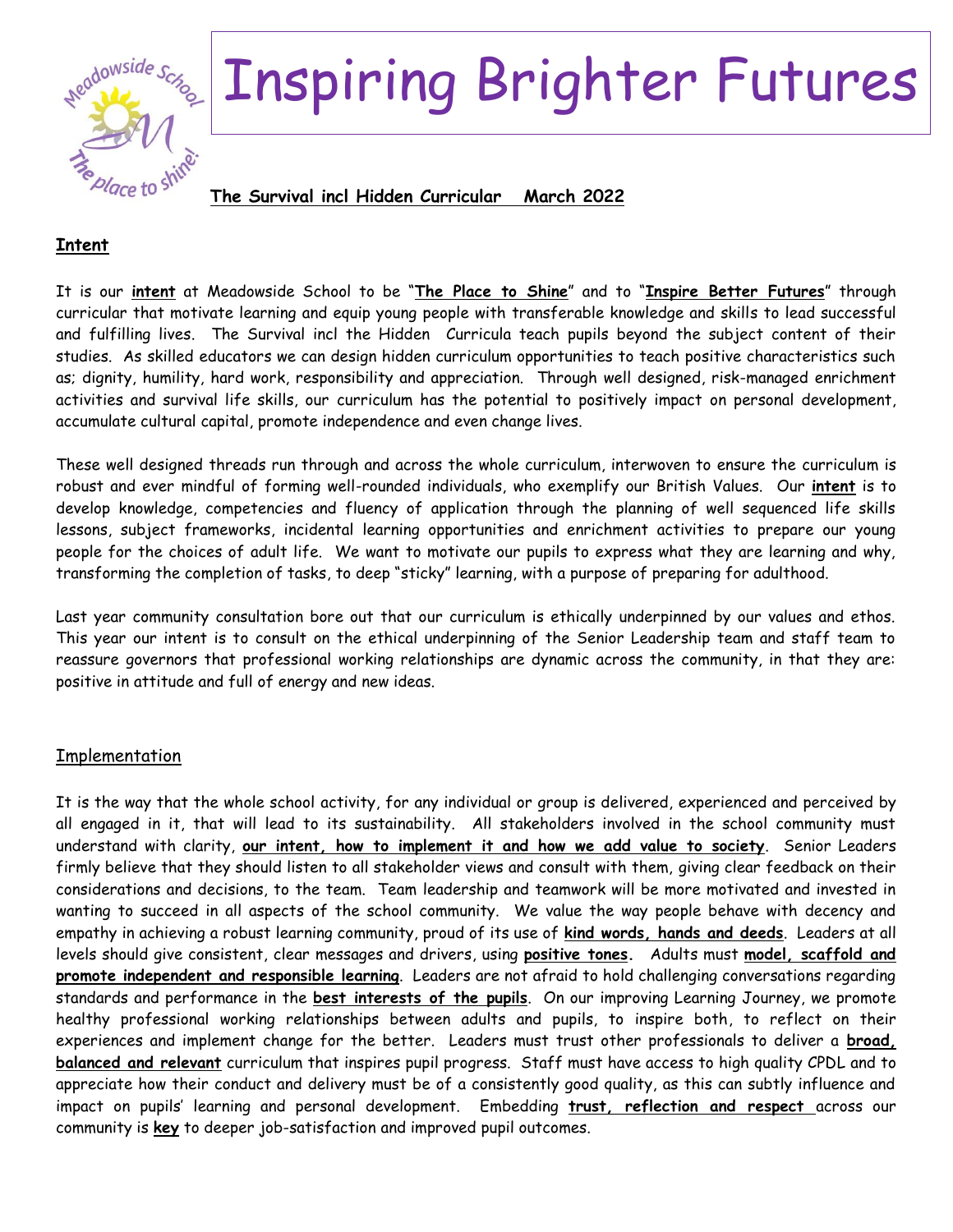Our SIP 2019 reflected our message: "Culture of Change", "Transformational-Systemic Change", "Taking People with Us on our Improvement Journey".

Our SIP 2020 reflected our message: **"LESS IS MORE" "DOING FEWER THINGS WELL" "WORK LIFE BALANCE"**

Our SIP 21 **reflects: "Trust", "Respect", "Tone", "Job Satisfaction", "Pupil Progress", "Succession Planning" and "Personal and Professional Growth that comes from Reflection of Mistakes Made and Lessons Learned".**

We pride ourselves on the value of consultation to air and share people's views and perspectives. Senior Leaders must ask "**What do you think?**" "We need to know the quality of the curricular being taught?", so we can consider all views, and feedback on the decisions made and why. We must afford people the **time, to plan, collaborate and to reflect.** This is evidenced in the number of contingency hours for teachers and Pastoral support for pupils and families. The time afforded to us through the pandemic has been directed, for Middle Leaders to review their Schemes of Work and Curricular Frameworks, and for Senior Leaders to embed electronic Middle Leaders' assessment schema that measure pupil progress from their starting points to where they progress to. We have embedded administrative and workload assessments systems to reduce workload and increased opportunities for colleagues to collaborate on how to improve. We are clear on our vision and Middle Leaders post "Knowledge Organisers" on the website to support teachers, families and pupils with the specific vocabulary to support learning introduced with each medium term plan. The systems now in place define the precise desired knowledge and skills to be learned, vocabulary to be understood to support the curriculum, which enables our school to present intended learning, differentiated and personalised, easier for our community to understand. In particular, this supported pupils and families with Blended Learning when teaching had to be remote due to the restrictions of the pandemic. The **Key** starting point is that planning must take account of pupil's prior knowledge to build on this. Low threat quizzes, questions and observations provide teachers with what has been learnt ("Stuck Knowledge") and what needs to be re-visited.

**CPDL programmes are informed for individuals** through Appraisal Processes and externally validated research **informs whole school CPDL.**

Meadowside School has a Core Enrichment Strategy that increases in opportunity and choice as pupils move through the school. This is to promote pupils and their families to be increasingly involved and responsible for their son/daughters/own learning. We have a strong Careers, Information, Advice and Guidance, (CIAG), programme running through the whole school, with weekly targeted lessons and a strong influence of threads across the curriculum promoting the world of work, supported living, enterprise, leisure, healthy life styles and good choices. From Y9, Transition Planning is formalised with a plan for the young person's aspirations for future life beyond Meadowside School. This Plan is monitored at Annual Review to ensure the pupil's plan is person centred with informed choices and options made, based on their strengths and interests for now and the future.

In designing our Enrichment Strategy, we considered:

- o What enrichment opportunities we currently offer?
- o How they be could be developed further?
- $\circ$  How we find out what other, relevant opportunities are available free or paid?
- $\circ$  How we decided on the activities to offer, ie: local labour market information, leisure facilities, pupils aspirations, etc?

In the spirit of adding value to society, developing a sense of community and accumulating the cultural capital to navigate life's choices, we regularly consult with pupils, families and the wider community about:

- The activities and services that we provide to ensure they meet the needs of all groups
- Working in clusters with other schools to enhance interaction, inclusion and build diversity into the daily lives of our School and wider community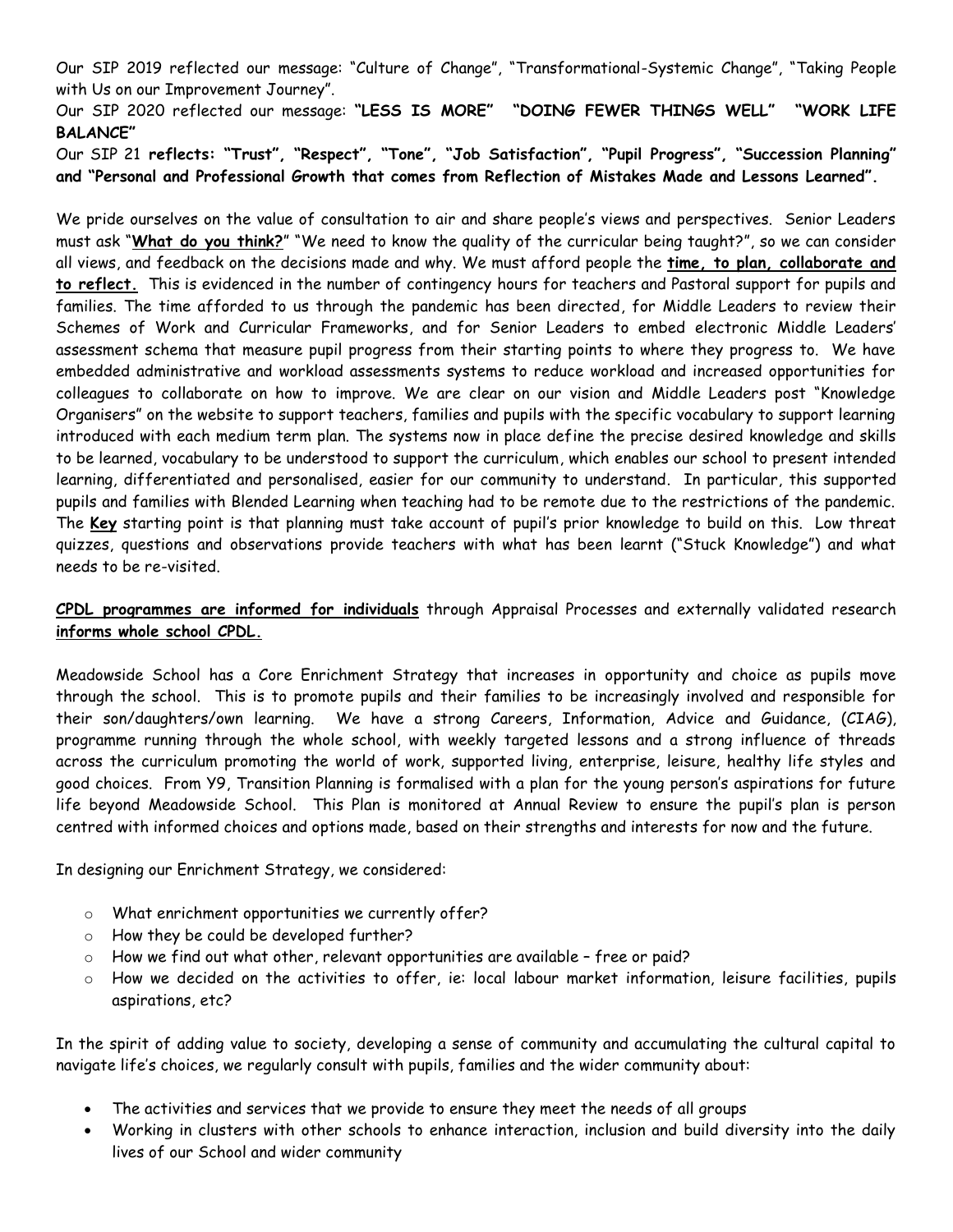- Sourcing high quality partnership working and information sharing from high quality local or national providers/organizations for short term or better still, longer term, sustainable projects
- Looking at staff, governors, parental, and the wider communities' strengths and expertise in areas that can be offered for enrichment

Any enrichment opportunity must have a **wider purpose**. We may decide to offer a discrete and targeted opportunity to develop a particular area of the curriculum or aspect of school life, such as attendance, behaviour, personal goal setting or resilience. We may offer the opportunity as a reward or a fun opportunity that develops confidence or teamwork. We can plan to showcase a particular local organization or trade sector so that our pupils can gain an understanding of what they do. We could showcase something we do in return for a donation of time or an item for school summer fair.

Sometimes, organisations have a new idea that they would like to pilot in schools as part of a bigger project – we would try to negotiate this as a free opportunity for our school.

The ideal partnerships or experience are long-term and sustainable, but this can be very difficult to achieve due to financial or time commitments.

Ultimately, it is about planning meaningful, high-quality enrichment for our pupils to learn and retain in their long term memory.

Current curriculum enrichment opportunities, forged:

- Charities: fund raising for them and fund raising/grant bidding for us
- Local schools: Inclusion & Sports Partnerships
- Youth groups: The Hive, Pilgrim Street theatre, Health, Services in Schools
- Governor, Staff, Parental and family links: Local Café, Round Table, Tai Chi
- Local services e.g. libraries, museums, places of worship, Crosby Lakeside, Travel Trainers
- Community Employers: Supermarkets, hospitals, WMBC, small enterprises: Work Experience
- Sports clubs both professional and amateur: Everton in the Community, Tranmere
- Local community organizations: Woodchurch HS Farm, Viking Showcase,
- FE establishments: WMC, Derwen, Chester College, Northop
- Artists
- **Musicians**
- Science Boffins
- Chefs
- Coaches
- Voluntary Sector

## **Impact**

Meadowside School's curriculum is unique to our learners and is ambitiously designed to inspire pupils to be aspirational by broadening their life experiences, removing stereotypes and encouraging them to explore creative and leisure opportunities as well as academic learning, developing them as rounded individuals, prepared for adulthood.

Governors monitor that the curriculum delivered provides equal opportunity and reflects the ethos and vision of the school for all pupils. Governors are clear on the values that underpin the curriculum, how senior leaders have used research and good practice examples, to influence development of the curriculum, and understand how senior and middle leaders plan to monitor the implementation and impact of the curriculum.

Governors triangulate evidence to prove the connectivity of the curriculum, collated from their monitoring of the curriculum by accessing validated pupil progress data to establish the impact of the curriculum subjects/personal development approaches measured by **national qualifications, or accreditations**, outcomes from "**Book Looks**", "**Deep Dives**" and **specific detailed reports**, evaluating consultation and recommendations, moving forward. The